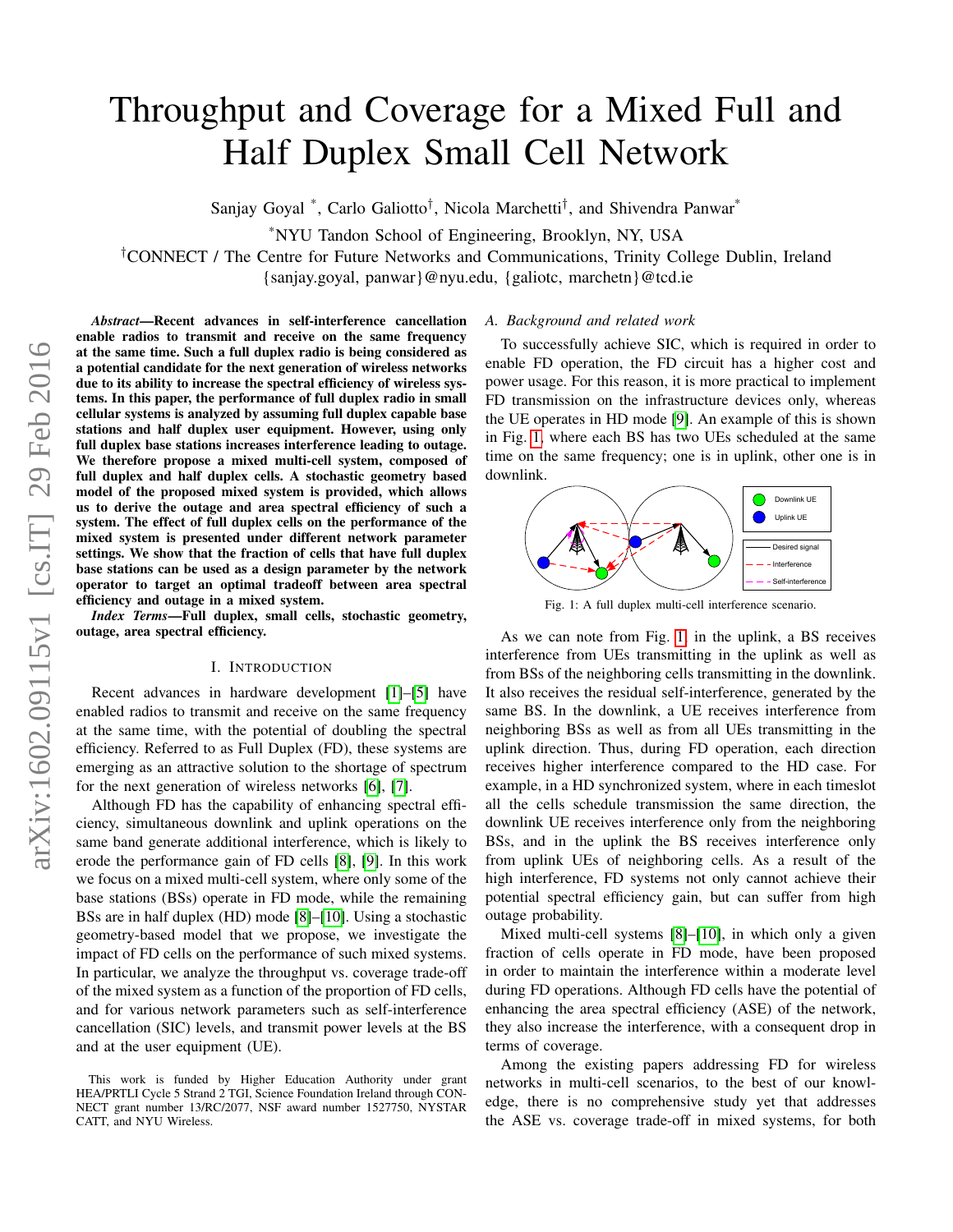the uplink and the downlink directions. For instance, some works on stochastic geometry for FD operation in wireless networks have been proposed in [\[10\]](#page-6-6)–[\[13\]](#page-6-7). Tong *et al.* [\[11\]](#page-6-8) investigated the throughput of a wireless network with FD radios using stochastic geometry, but in an ad-hoc setting. Alves *et al.* [\[12\]](#page-6-9) derived the average spectral efficiency for a dense small cell environment and showed the impact of residual self-interference on the performance of FD operation. Lee *et al.* [\[10\]](#page-6-6) derives the throughput of a mixed multicell heterogenous network consisting of only downlink and/or FD BSs; however, this work only focuses on the downlink, while the uplink performance is not considered. An alternative approach to a multi-cell network with FD operation in each cell is considered in [\[13\]](#page-6-7), where the authors proposed a scheme which allows a partial overlap between uplink and downlink frequency bands. In [\[13\]](#page-6-7), it is shown that the amount of the overlap can be optimized to achieve the maximum FD gain. However, all the papers mentioned above: [\[10\]](#page-6-6), [\[12\]](#page-6-9), [\[13\]](#page-6-7) assume the UEs to have FD capabilities, which is neither practical nor economical, given existing FD circuit designs [\[5\]](#page-6-1). Moreover, most of the existing work investigates the ASE, while increase in outage probability is not taken into account as a metric to assess the system.

# *B. Contribution*

In this paper, we consider a mixed multi-cell system, in which BSs can operate either in FD or in HD mode, while UEs only operate in HD mode. The main contributions of our work are, (i) we propose a model based on stochastic geometry that allows us to characterize the outage probability and the ASE of both BSs and UEs, for both FD and HD cells; (ii) we investigate the ASE vs. coverage trade-off of mixed systems for different network parameters and we aim at finding the proportion of FD BSs such that some given constraints in terms of ASE or, alternatively, of coverage, can be met.

Among our main findings, we show that the fraction of FD cells can be used as a design parameter to target different ASE vs. coverage trade-offs for the network operator; in particular, by increasing the amount of FD cells in the mixed system, the overall throughput increases at the cost of a drop in terms coverage, and vice-versa.

## II. SYSTEM MODEL

<span id="page-1-1"></span>We consider a network of small cell BSs. The location of BSs and the locations of the UEs are modeled by two independent Spatial Poisson Point Processes (SPPP)  $\Phi_B$  and  $\Phi_{\text{U}}$  with densities  $\lambda_{\text{B}}$  and  $\lambda_{\text{U}}$ , respectively, where  $\lambda_{\text{U}} > \lambda_{\text{B}}$ . The BSs are assumed to be capable of FD operation, while the UEs are limited to HD operation. We focus on a single LTE subframe, where all cells are assumed be synchronized in terms of subframe alignment. At any subframe in any cell the BS can either be in FD mode or HD mode. In the case of HD mode the transmission can be either in downlink direction or in uplink direction.

This deployment of BSs will create a Voronoi tessellation with several Voronoi cells, each having nuclei given by the BS locations. We assume that each UE, both in uplink and downlink, is served by the nearest BS. The cumulative distribution function (CDF) of the distance  $R$  of the closest BS from a randomly chosen UE is given by:

$$
\mathbb{P}\{R \le x\} = 1 - \exp(-\pi\lambda_B x^2), x \ge 0.
$$
 (1)

Thus the probability density function (PDF) of  $R$  is:

<span id="page-1-0"></span>
$$
f_R(x) = e^{-\pi \lambda x^2} 2\pi \lambda x.
$$
 (2)

We further assume that each FD BS will have one uplink UE and one downlink UE scheduled simultaneously at the same subframe whereas each downlink HD BS will have one downlink UE and each uplink HD BS will have one uplink UE active at their subframe. A similar assumption has been made in [\[14\]](#page-6-10). We define  $\rho_F$ ,  $\rho_D$ , and  $\rho_U$  as the probability of a BS to be in FD mode, downlink HD mode, and uplink HD mode, respectively, with  $\rho_F + \rho_D + \rho_U = 1$ . By using a thinning process [\[15,](#page-6-11) Sec 5.1], the distribution of FD BSs, downlink HD BS, and uplink HD BS also follow independent SPPP  $\Phi_{\rm B}^{\rm F}$ ,  $\Phi_{\rm B}^{\rm D}$ , and  $\Phi_{\rm B}^{\rm U}$ , with densities  $\rho_{\rm F} \lambda_{\rm B}$ ,  $\rho_{\rm D} \lambda_{\rm B}$ , and  $\rho_{\rm U} \lambda_{\rm B}$ , respectively. Thus, the active downlink UEs served by FD BSs can be described by the SPPP  $\Phi_{\rm B}^{\rm F}$  with density  $\rho_{\rm F} \lambda_{\rm B}$ ; the same model holds for the active uplink UEs served by the FD BSs. Further, the active downlink UEs served by HD BSs can be described by the SPPP  $\Phi_B^D$ , with density  $\rho_D \lambda_B$ , and the active uplink UEs served by HD BSs can be described by the SPPP  $\Phi_{\rm B}^{\rm U}$ , with density  $\rho_{\rm U}\lambda_{\rm B}$ .

Note that, the set of interfering UEs and BSs would be correlated due to the association technique mentioned above. However, to maintain model tractability, we assume that the set of interfering UEs is independent of the set of interfering BSs; this assumption has been proved to provide a good approximation for the results in previous works [\[12\]](#page-6-9), [\[13\]](#page-6-7).

# *A. Channel model*

In our analysis, we model the different links with different parameters. In general, BSs and UEs are different kinds of nodes in terms of antenna height, antenna characteristics, mobility, etc. For example, different channel models are recommended by 3GPP for BS-to-BS, BS-to-UE, and UE-to-UE links [\[16\]](#page-6-12). We considered the following path loss models for the different links that exist in our system:

- BS-to-UE path loss  $PL_1(d) = K_1 d^{-\alpha_1}$ .
- UE-to-BS path loss  $PL_1(d) = K_1 d^{-\alpha_1}$ .
- UE-to-UE path loss  $PL_2(d) = K_2 d^{-\alpha_2}$ .
- BS-to-BS path loss  $PL_3(d) = K_3d^{-\alpha_3}$ .

where  $\alpha_1$ ,  $\alpha_2$ , and  $\alpha_3$  are the path loss exponents;  $K_1$ ,  $K_2$ , and  $K_3$  are the signal attenuations at distance  $d = 1$ . We further assume that the propagation is affected by Rayleigh fading, which is exponentially distributed  $\sim \exp(\mu)$  with mean  $\mu^{-1}$ . In the next subsections, we use  $g, h, g'$ , and  $h'$  to denote Rayleigh fading for the BS-to-UE link, UE-to-UE link, BSto-BS link, and UE-to-BS link, respectively.

# *B. BS and UE Transmit Power Allocation*

We model downlink transmission with a fixed power transmission scheme. All the BSs transmit with power  $P_{\rm B}$ . For uplink modeling, we use distance-proportional fractional power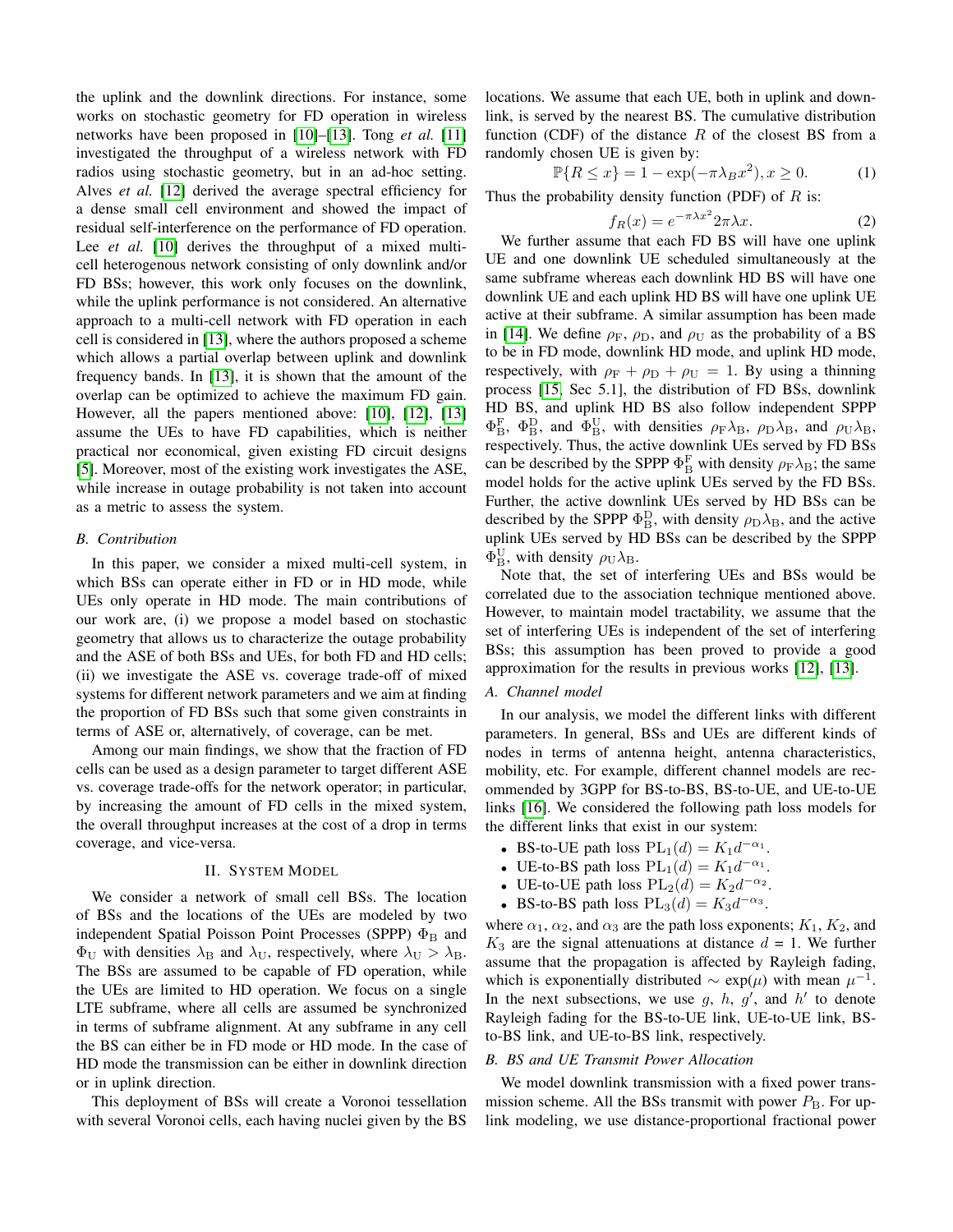control  $[17]$ , in which each UE, which is at distance R from its serving BS transmits with power  $P_{U} K_1^{-\epsilon} R^{\epsilon \alpha_1}$ , where  $\epsilon \in [0, 1]$  is the power control factor. If  $\epsilon = 1$ , the path loss is completely compensated, and if  $\epsilon = 0$  all UEs transmit with the same power  $P_U$ . Both antennas at the BS and at the UE are assumed to be isotropic.

# III. SINR DISTRIBUTIONS

<span id="page-2-11"></span>In this section we present the analytic results for signal to interference and noise ratio (SINR) distributions in our mixed system for both downlink and uplink.

### *A. Downlink SINR in a FD Cell of the Mixed System*

The SINR at a downlink UE of interest in a FD cell of the mixed system, is given by

<span id="page-2-0"></span>
$$
\gamma_{\rm FD,UE} = \frac{P_{\rm RX,UE}}{N_0 + I_{\rm D} + I_{\rm U}},\tag{3}
$$

where  $N_0$  is the thermal noise power at the downlink UE, and  $P_{\text{RX,UE}}$  is the received signal power at the downlink UE from its serving BS, which is given by

<span id="page-2-1"></span>
$$
P_{\text{RX,UE}} = P_{\text{B}}g_{b_0}K_1r^{-\alpha_1},\tag{4}
$$

where  $r$  is the distance between the downlink UE and its serving BS, for which the PDF is defined in [\(2\)](#page-1-0). The serving BS is indicated by  $b_0$ , and  $g_{b_0}$  denotes the Rayleigh fading affecting the signal from the BS  $b_0$ .  $I_D$  and  $I_U$  are the total interference received at the downlink UE from all the downlink transmissions, and from all the uplink transmissions, respectively. The total interference from all the downlink transmissions including all FD cells  $(\Phi_{\text{B}}^{\text{F}}\setminus b_0)$  and all HD downlink cells  $(\Phi_{\text{B}}^{\text{D}})$  can be defined as

$$
I_{\rm D} = P_{\rm B} \sum_{b \in \{\Phi_{\rm B}^{\rm D} \cup \Phi_{\rm B}^{\rm F} \setminus b_0\}} g_b K_1 R_b^{-\alpha_1},\tag{5}
$$

where  $R_b$  is the distance of the downlink UE from the neighboring active BS  $b$ , and  $q<sub>b</sub>$  denotes the Rayleigh fading for this link. Similarly,  $I_U$  is the sum of interference from the uplink transmission of FD cells and HD uplink cells,

$$
I_{\mathcal{U}} = P_{\mathcal{U}} \sum_{u \in \{\Phi_{\mathcal{B}}^{\mathcal{U}} \cup \Phi_{\mathcal{B}}^{\mathcal{F}}\}} K_1^{-\epsilon} Z_u^{\epsilon \alpha_1} h_u K_2 D_u^{-\alpha_2},\tag{6}
$$

where an uplink UE  $u$ , which is at distance  $Z_u$  from its serving BS, is transmitting with power  $P_{\text{U}} K_1^{-\epsilon} Z_u^{\epsilon \alpha_1}$ . It is at distance  $D_u$  from the downlink UE of interest, and  $h_u$  denotes the Rayleigh fading for the channel between uplink UE  $u$  and the downlink UE of interest.

<span id="page-2-7"></span>*1) Downlink SINR CCDF:* In this section we compute the tail distribution or CCDF (complementary CDF) for the downlink SINR. The CCDF of  $\gamma_{\text{FD,UE}}$  is computed as:

<span id="page-2-8"></span>
$$
P[\gamma_{FD,UE} > y] = \mathbb{E}_r[P[\gamma_{FD,UE} > y|r]]
$$
  
= 
$$
\int_0^\infty P[\gamma_{FD,UE} > y|r = R]f_r(R)dR.
$$
 (7)

By using [\(3\)](#page-2-0) and [\(4\)](#page-2-1), we can define,

$$
P[\gamma_{FD,UE} > y | r = R] = P\left[\frac{P_{B}g_{b_0}K_1R^{-\alpha_1}}{N_0 + I_D + I_U} > y\right]
$$
  
=  $P\left[g_{b_0} > yP_B^{-1}K_1^{-1}R^{\alpha_1}(N_0 + I_D + I_U)\right]$ 

<span id="page-2-9"></span>
$$
\stackrel{(a)}{=} e^{-\mu y P_{\rm B}^{-1} K_1^{-1} R^{\alpha_1} N_0} \mathcal{L}_{I_{\rm D} + I_{\rm U}}(\mu y P_{\rm B}^{-1} K_1^{-1} R^{\alpha_1}), \qquad (8)
$$

where (a) follows from the fact that  $g_{b_0} \sim \exp(\mu)$ . The Laplace transform of the total interference  $(I_D+I_U)$ ,  $\mathcal{L}_{I_D+I_U}(s)$ , where  $s = \mu y P_{\rm B}^{-1} K_1^{-1} R^{\alpha_1}$ , can be written as

$$
\mathcal{L}_{I_{\rm D}+I_{\rm U}}(s)
$$
\n
$$
= \mathbb{E}_{\Phi_{\rm B}^{\rm F} \cup \Phi_{\rm B}^{\rm D} \cup \Phi_{\rm B}^{\rm U}, g_b, h_u, Z_u} \left[ e^{-s \sum_{b \in \{\Phi_{\rm B}^{\rm D} \cup \Phi_{\rm B}^{\rm F}\setminus b_0\}} g_b P_{\rm B} K_1 R_b^{-\alpha_1}} \times e^{-s \sum_{u \in \{\Phi_{\rm B}^{\rm U} \cup \Phi_{\rm B}^{\rm F}\}} h_u P_{\rm U} K_1^{-\epsilon} Z_u^{\epsilon \alpha_1} K_2 D_u^{-\alpha_2}} \right].
$$
\n(9)

Using the independence among  $\Phi_{\rm B}^{\rm F}$ ,  $\Phi_{\rm B}^{\rm U}$ , and  $\Phi_{\rm B}^{\rm D}$  mentioned in Section [II,](#page-1-1) we can separate the expectation to obtain:

<span id="page-2-3"></span>
$$
\mathcal{L}_{I_{\rm D}+I_{\rm U}}(s) = \underbrace{\mathbb{E}_{\Phi_{\rm B}^{\rm F} \cup \Phi_{\rm B}^{\rm D},g_b} \left[ e^{-s \sum_{b \in \{\Phi_{\rm B}^{\rm D} \cup \Phi_{\rm B}^{\rm F}\backslash b_0\}} g_b P_{\rm B} K_1 R_b^{-\alpha_1}}_{L_x(s)} \right]}_{L_x(s)} \times \underbrace{\mathbb{E}_{\Phi_{\rm B}^{\rm F} \cup \Phi_{\rm B}^{\rm U},h_u, Z_u} \left[ e^{-s \sum_{u \in \{\Phi_{\rm B}^{\rm U} \cup \Phi_{\rm B}^{\rm F}\}} h_u P_{\rm U} K_1^{-\epsilon} Z_u^{\epsilon \alpha_1} K_2 D_u^{-\alpha_2})}_{L_y(s)} \right]}_{L_y(s)}.
$$
\n(10)

The first term can be further written as

<span id="page-2-2"></span>
$$
L_x(s) = \mathbb{E}_{\Phi_B^{\mathcal{F}}, g_b} \left[ e^{-s \sum_{b \in \Phi_B^{\mathcal{F}} \backslash b_0} g_b P_B K_1 R_b^{-\alpha_1}} \right] \times \mathbb{E}_{\Phi_B^{\mathcal{D}}, g_b} \left[ e^{-s \sum_{b \in \Phi_B^{\mathcal{D}}} g_b P_B K_1 R_b^{-\alpha_1}} \right].
$$
 (11)

By applying the probability generating functional (PGFL) [\[15\]](#page-6-11) of the SPPP to [\(11\)](#page-2-2), it can be further written as:

<span id="page-2-4"></span>
$$
L_x(s) = e^{-2\pi\lambda_B(\rho_F + \rho_D)\int_R^{\infty} \left(\frac{sK_1 P_B v^{-\alpha_1}}{sK_1 P_B v^{-\alpha_1} + \mu}\right) v \, dv}.
$$
 (12)

Similarly the second term in [\(10\)](#page-2-3) can be written as:

<span id="page-2-5"></span>
$$
L_y(s) =
$$
  

$$
e^{-2\pi(\rho_{\rm F} + \rho_{\rm U})\lambda_{\rm B} \int_0^\infty \left(1 - \mathbb{E}_{Z_u} \left[ \frac{\mu}{s_{\kappa_2 P_{\rm U} \kappa_1^{-\epsilon} z_u^{\epsilon \alpha_1} v^{-\alpha_2} + \mu}} \right] \right) v \, \mathrm{d}v}.
$$
 (13)

Note that in  $(12)$ , the lower extreme of integration is R because the closest interferer BS (either FD or HD) from the FD downlink UE of interest is at least at a distance  $R$ . However, the closest uplink UE interferer of a FD cell can also be in its own cell, so the lower extreme of integration in [\(13\)](#page-2-5) is zero. Under the special case of no power control  $\epsilon = 0$ , expression [\(13\)](#page-2-5) is converted to:

$$
L_y(s) = e^{-2\pi\lambda_B(\rho_F + \rho_U) \int_0^\infty \left(\frac{sK_2 P_U v^{-\alpha_2}}{sK_2 P_U v^{-\alpha_2} + \mu}\right) v \, dv}.\tag{14}
$$

## <span id="page-2-10"></span>*B. Uplink SINR in a FD Cell of the Mixed System*

The SINR for the uplink UE of interest in a FD cell of the mixed system, is given by

<span id="page-2-6"></span>
$$
\gamma_{\rm FD,BS} = \frac{P_{\rm RX,BS}}{N_1 + I'_{\rm D} + I'_{\rm U} + C(P_{\rm B})},\tag{15}
$$

where  $P_{\text{RX,BS}}$  is the received signal power from the uplink UE of interest to its serving BS, which is given by

$$
P_{\text{RX,BS}} = P_{\text{U}} h'_{u_0} K_1^{(1-\epsilon)} r^{\alpha_1(\epsilon-1)},\tag{16}
$$

where  $r$  is the distance between the uplink UE and its serving BS, and  $h'_{u_0}$  denotes the Rayleigh fading for this link. In [\(15\)](#page-2-6),  $N_1$  is the thermal noise power at the BS receiver and  $\mathcal{C}(P_{\text{B}})$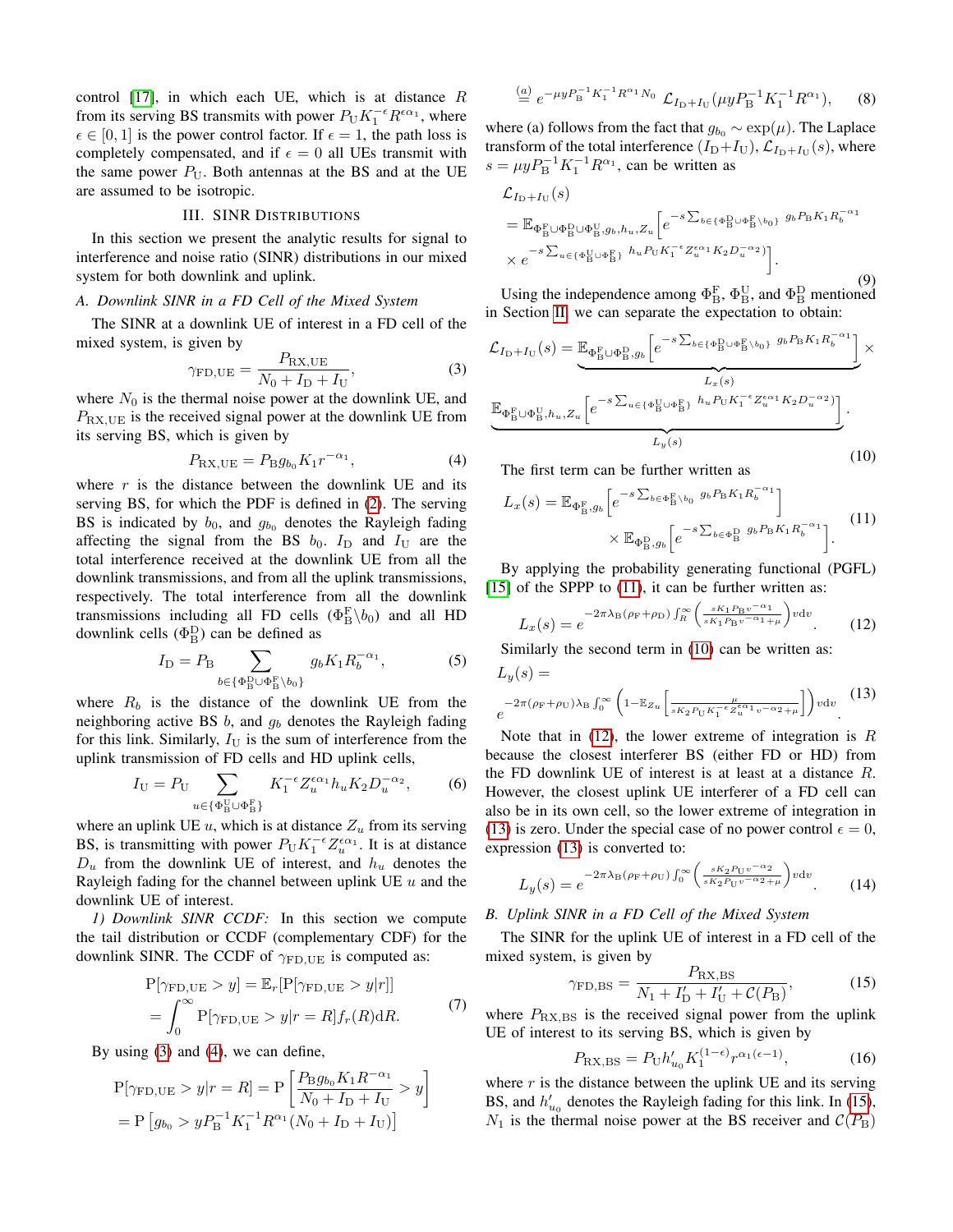is the residual self-interference at the BS, which depends on the transmit power of the BS,  $P_{\rm B}$ . We model the residual selfinterference as Gaussian noise, the power of which equals the ratio of the transmit power of the BS,  $P_{\text{B}}$ , and the amount of SIC [\[9\]](#page-6-5).

In [\(15\)](#page-2-6),  $I_D'$  and  $I_U'$  are the total interference received at the BS from all the downlink transmissions, and from all the uplink transmissions, respectively. These can be defined as

$$
I'_{\mathcal{D}} = P_{\mathcal{B}} \sum_{b \in \{\Phi_{\mathcal{B}}^{\mathcal{D}} \cup \Phi_{\mathcal{B}}^{\mathcal{F}} \setminus b_0\}} g'_b K_3 L_b^{-\alpha_3},\tag{17}
$$

<span id="page-3-0"></span>
$$
I'_{\mathcal{U}} = P_{\mathcal{U}} \sum_{u \in \{\Phi_{\mathcal{B}}^{\mathcal{U}} \cup \Phi_{\mathcal{B}}^{\mathcal{F}}\}: X_u > Z_u} h'_u K_1^{(1-\epsilon)} Z_u^{\epsilon \alpha_1} X_u^{-\alpha_1}, \quad (18)
$$

where  $L_b$  and  $X_u$  are the distances of the BS from its neighboring BS  $b$  and the active uplink UE  $u$  in a neighboring cell, respectively. The constraint  $\{X_u > Z_u\}$  in [\(18\)](#page-3-0) for all  $u \in {\Phi_{\text{B}}^{\text{U}} \cup \Phi_{\text{B}}^{\text{F}}}$  is from the assumption that each UE is served by its nearest BS.

*1) Uplink SINR CCDF:* The CCDF for the uplink SINR,  $\gamma_{\rm FD, BS}$ , is given by,

<span id="page-3-3"></span>
$$
P[\gamma_{FD,BS} > y] = \int_0^\infty P[\gamma_{FD,BS} > y | r = R] f_r(R) dR.
$$
 (19)

By using the similar steps described in section [III-A1,](#page-2-7)

<span id="page-3-4"></span>
$$
P[\gamma_{\rm FD,BS} > y | r = R] = e^{-\mu y P_{\rm U}^{-1} K_1^{(\epsilon - 1)} R^{\alpha_1 (1 - \epsilon)} (N_1 + C(P_{\rm B}))}
$$

$$
\times \mathcal{L}_{I'_{\rm D} + I'_{\rm U}} (\mu y P_{\rm U}^{-1} K_1^{-1} R^{\alpha_1}), \tag{20}
$$

where the Laplace transform of  $(I'_D + I'_U)$ , assuming  $s =$  $\mu y P_{\text{U}}^{-1} K_1^{-1} R^{\alpha_1}$ , is given by

<span id="page-3-1"></span>
$$
\mathcal{L}_{I'_{\rm D}+I'_{\rm U}}(s) = \underbrace{\mathbb{E}_{\Phi_{\rm B}^{\rm F} \cup \Phi_{\rm B}^{\rm D}, g'_{b}} \left[ e^{-s \sum_{b \in \{\Phi_{\rm B}^{\rm D} \cup \Phi_{\rm B}^{\rm F}\backslash b_{0}\}} g'_{b} P_{\rm B} K_{3} L_{b}^{-\alpha_{3}}} \right]}_{H_{x}(s)} \times \underbrace{\mathbb{E}_{\Phi_{\rm B}^{\rm F} \cup \Phi_{\rm B}^{\rm U}, h'_{u}, Z_{u}} \left[ e^{-s \sum_{u \in \{\Phi_{\rm B}^{\rm U} \cup \Phi_{\rm B}^{\rm F}\}; \chi_{u} > Z_{u}} h'_{u} P_{\rm U} K_{1}^{(1-\epsilon)} (\frac{Z_{u}^{\epsilon}}{X_{u}})^{\alpha_{1}}} \right]}_{H_{y}(s)}.
$$
\n
$$
(21)
$$

The first term in [\(21\)](#page-3-1) can be further written as,

$$
H_x(s) = e^{-2\pi(\rho_\text{F} + \rho_\text{D})\lambda_\text{B} \int_0^\infty \left(\frac{sK_3 P_\text{B} v^{-\alpha_3}}{sK_3 P_\text{B} v^{-\alpha_3} + \mu}\right) v \, \mathrm{d}v}.
$$
 (22)

The lower extreme of integration in the above term is zero because the closest interferer BS (either FD or HD) can be at any distance greater than zero. The second term can be further written as:

<span id="page-3-2"></span>
$$
H_y(s) =
$$
  

$$
e^{-2\pi(\rho_{\rm F} + \rho_{\rm U})\lambda_{\rm B} \int_0^\infty \left(1 - \mathbb{E}_{Z_u} \left[ \frac{\mu}{s_{\rm FU} \kappa_1^{1-\epsilon} z_u^{\epsilon \alpha_1} v^{-\alpha_1} \mathbb{I}\{z_u < v\} + \mu} \right] \right) v \, \mathrm{d}v}.
$$
\n(23)

The lower extreme of integration in the above term is also zero but the constraint  $\{Z_u \lt v\}$  makes sure that only active UEs from the other cells are included in the interference term. The terms in expression [\(23\)](#page-3-2) are further solved in Appendix [A.](#page-6-14) Under the special case of no power control ( $\epsilon = 0$ ), the above expression can be written as:

$$
H_y(s) = e^{-2\pi(\rho_\text{F} + \rho_\text{U})\lambda_\text{B} \int_0^\infty \left(\frac{s P_\text{U} K_1 v^{-\alpha_1}}{\mu + s P_\text{U} K_1 v^{-\alpha_1}}\right) \mathbb{P}(Z_u \le v) v \, dv}.\tag{24}
$$

*C. Downlink and Uplink SINR in the HD Cells of the Mixed System*

The downlink SINR at a UE in a HD cell of the mixed system can be derived similarly to the downlink SINR in a FD cell. A downlink UE in a HD cell gets interference from all simultaneous uplink and downlink transmissions similar to the downlink UE in a FD cell. However, there will one difference from the derivation of the SINR CCDF given in Section [III-A1.](#page-2-7) To consider the interference from all the active uplink transmissions, the lower extreme of integration in [\(13\)](#page-2-5) is zero, which includes the uplink transmission in its own FD cell, whereas in the case of a HD cell, we need to make sure that no uplink transmission inside the downlink UE's own cell is included. For analytical tractability, to take this into account, we make an approximation that the distance from the nearest interfering uplink transmission is approximated by the distance from the nearest interfering BS. This is the same approximation made in [\[10\]](#page-6-6), [\[13\]](#page-6-7) while modeling the UE-to-UE interference at a FD UE.

Thus, in this case, the lower extreme of integration in [\(13\)](#page-2-5) will be  $R$ , i.e., the distance of the downlink UE from its serving BS. For this case,

$$
L'_{y}(s) =
$$
  

$$
e^{-2\pi(\rho_{\rm F} + \rho_{\rm U})\lambda_{\rm B}\int_{R}^{\infty} \left(1 - \mathbb{E}_{Z_{u}}\left[\frac{\mu}{s_{\rm K_{2}}\rho_{\rm U}K_{1}^{-\epsilon}\mathcal{L}_{u}^{\epsilon\alpha_{1}}v^{-\alpha_{2}} + \mu}\right]\right)v\mathrm{d}v}.
$$
 (25)

Similar to [\(7\)](#page-2-8), and [\(8\)](#page-2-9), the expression for CCDF of  $\gamma_{HD,UE}$ , is given by,

$$
P[\gamma_{HD,UE} > y] =
$$
  

$$
\int_0^\infty e^{-\mu y P_B^{-1} K_1^{-1} R^{\alpha_1} N_0} L_x(s) L'_y(s) f_r(R) dR,
$$
 (26)

where  $s = \mu y P_{\rm B}^{-1} K_1^{-1} R^{\alpha_1}$ .

In the uplink case, the expression for uplink SINR in a HD cell will be given as the uplink SINR in a FD cell in Section [III-B](#page-2-10) but without any self-interference, i.e.,  $C(P_B)$  = 0,

$$
\gamma_{\rm HD,BS} = \frac{P_{\rm RX,BS}}{N_1 + I'_{\rm D} + I'_{\rm U}}.\tag{27}
$$

The CCDF of  $\gamma_{\text{HD,BS}}$  is given by,

$$
P[\gamma_{\text{HD,BS}} > y] = \int_0^\infty P[\gamma_{\text{HD,BS}} > y | r = R] f_r(R) dR, (28)
$$

where

$$
P[\gamma_{HD,BS} > y | r = R]
$$
  
=  $e^{-\mu y P_U^{-1} K_1^{(\epsilon - 1)} R^{\alpha_1 (1 - \epsilon)} N_1} \mathcal{L}_{I_D' + I_U'}(\mu y P_U^{-1} K_1^{-1} R^{\alpha_1}),$  (29)

where, for  $s = \mu y P_{U}^{-1} K_1^{-1} R^{\alpha_1}$ , the expression for  $\mathcal{L}_{I'_{D} + I'_{U}}(s)$ is same as given in [\(21\)](#page-3-1).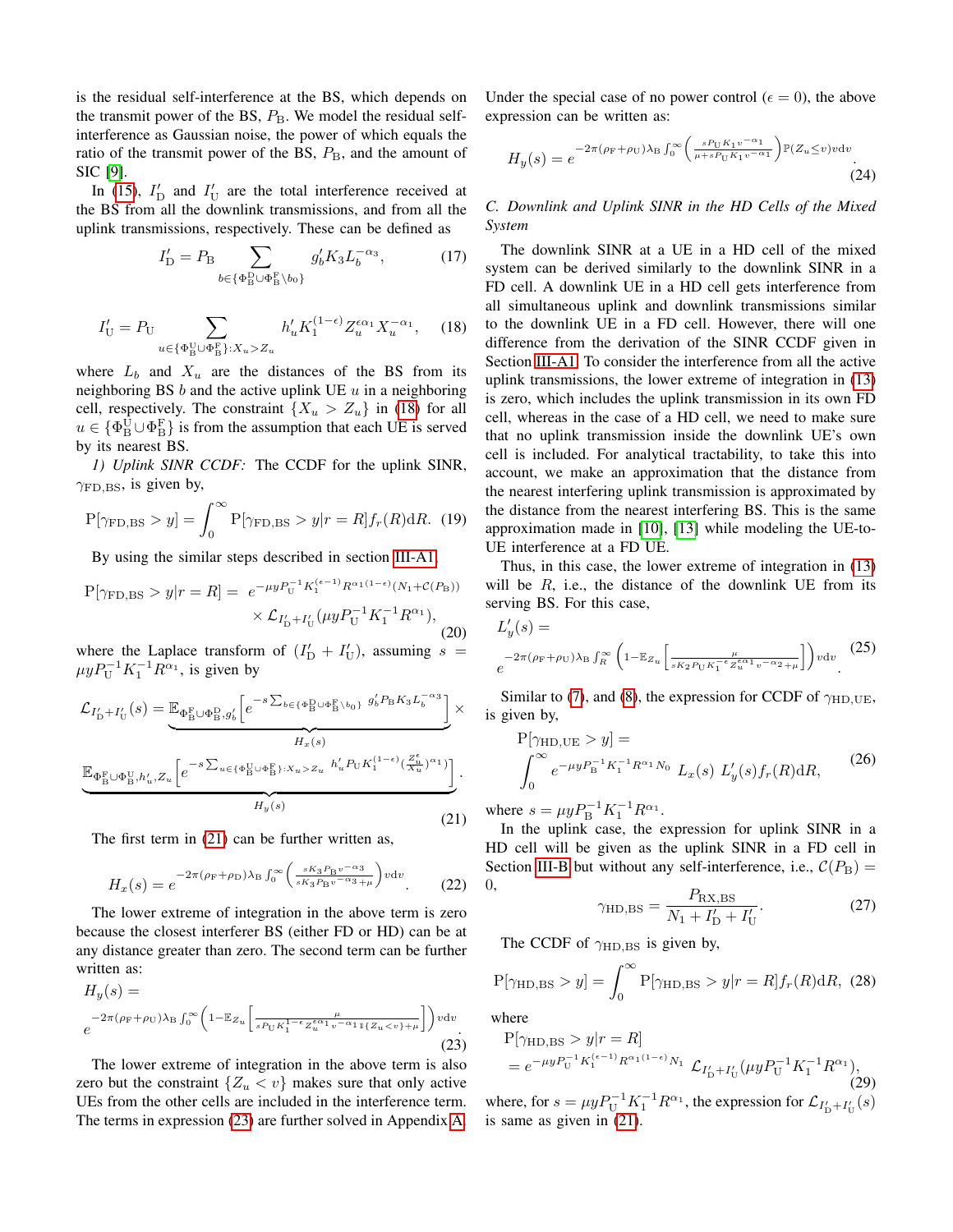TABLE I: Network Parameters

<span id="page-4-0"></span>

| <b>Parameter</b>                         | Value                       |
|------------------------------------------|-----------------------------|
| Bandwidth                                | 10 MHz                      |
| BS Density $[nodes/m^2]$                 | $10^{-3}$                   |
| Thermal Noise Density                    | $-174$ dBm/Hz               |
| Noise Figure                             | 9 dB (UE), 8 dB (BS)        |
| Path Loss (dB) $(R \text{ in } km)$ [18] | $140.7 + 36.7 \log_{10}(R)$ |
| Outage SINR Threshold                    | $-8$ dB                     |

IV. AVERAGE RATE

In general, the average rate per hertz can be computed as follows [\[17\]](#page-6-13).

$$
\mathbb{E}[C] = \mathbb{E} [\log_2(1+\gamma)] = \int_0^\infty P [\log_2(1+\gamma) > u] du.
$$
\n(30)

By applying this, we can derive the average rate for the downlink and uplink in both FD and HD cells. By using [\(7\)](#page-2-8) and [\(8\)](#page-2-9), the average downlink rate in the FD cell is given by

$$
\mathbb{E}[C_{FD,UE}] = \int_0^\infty P\left[\log_2(1 + \gamma_{FD,UE}) > u\right] du
$$
  
= 
$$
\int_0^\infty \int_0^\infty e^{-\mu(2^u - 1)P_B^{-1}K_1^{-1}R^{\alpha_1}N_0} \times
$$
 (31)  

$$
\mathcal{L}_{I_D + I_U}(\mu(2^u - 1)P_B^{-1}K_1^{-1}R^{\alpha_1})f_r(R) dR du.
$$

By using [\(19\)](#page-3-3), and [\(20\)](#page-3-4), the average uplink rate in a FD cell is given by

$$
\mathbb{E}[C_{\rm FD,BS}] = \int_0^\infty P\left[\log_2(1 + \gamma_{FD,BS}) > u\right] du
$$
  
= 
$$
\int_0^\infty \int_0^\infty e^{-\mu(2^u - 1)P_U^{-1}K_1^{(\epsilon - 1)}R^{\alpha_1(1 - \epsilon)}(N_1 + C(P_B))} \times (32)
$$
  

$$
\mathcal{L}_{I_D' + I_U'}(\mu(2^u - 1)P_U^{-1}K_1^{-1}R^{\alpha_1})f_r(R) dR du.
$$

Similarly the average downlink and uplink rates in a HD cell, i.e,  $E[C_{HD,UE}]$ ,  $E[C_{HD,BS}]$ , respectively, can be derived.

Combining the rates of FD and HD cells, the average downlink and uplink rates of the complete network are given by, respectively,

$$
\mathbb{E}[C_{\text{D}}] = \rho_F \mathbb{E}[C_{\text{FD,UE}}] + \rho_D \mathbb{E}[C_{\text{HD,UE}}]
$$
(33)

$$
\mathbb{E}[\mathrm{C}_{\mathrm{U}}] = \rho_F \mathbb{E}[\mathrm{C}_{\mathrm{FD,BS}}] + \rho_U \mathbb{E}[\mathrm{C}_{\mathrm{HD,BS}}]
$$
(34)

## V. NUMERICAL RESULTS

In this section, we evaluate the throughput of the proposed mixed system, and present the effect on it of network parameters such as SIC, and the transmit powers of BS and UEs. The performance of the mixed system is also compared with a traditional synchronous TDD half duplex system (THD System), in which, (1) in a given time slot, all cells schedule either uplink or downlink transmission, and (2) the number of time slots is divided equally between the uplink and downlink transmission. In this case, a downlink transmission receives interference from only the neighboring BSs and an uplink transmission receives interference from only the uplink transmissions of the neighboring cells.

Please note that in our analysis in Section [III](#page-2-11) we considered a general model where all the links have different channel

<span id="page-4-1"></span>

Fig. 2: Downlink ASE as a function of the proportion of FD BSs ( $\rho$ <sub>F</sub>), where  $\rho_D = \rho_U = (1 - \rho_F)/2$ . The transmit powers,  $P_B = 24$  dBm,  $P_U = 23$ dBm. In THD system,  $\rho_D = 1$ .

<span id="page-4-2"></span>

Fig. 3: Uplink ASE as a function of the proportion of FD BSs ( $\rho$ <sub>F</sub>), where  $\rho_D = \rho_U = (1 - \rho_F)/2$ . The transmit powers,  $P_B = 24$  dBm,  $P_U = 23$ dBm. In THD system,  $\rho_U = 1$ ,  $C(P_B) = 0$ .

parameters and the uplink has power control, however, in this section, we generate results for the specific case of using the same channel parameters for all the different links and with no uplink power control. All uplink UEs transmit with the same power  $(P_U)$ . The effect of different channel parameters for different links and uplink power control will be considered in our future work. We analyze a dense small cell network, for which the network parameter values are described in Table [I.](#page-4-0) With this setting we generate the following numerical results.

Figs. [2](#page-4-1) and [3](#page-4-2) show the ASE of the mixed system as a function of the percentage of FD BSs  $(\rho_F)$  with different SIC. The remaining BSs are equally divided into HD downlink and HD uplink modes, i.e.,  $\rho_D = \rho_U = (1 - \rho_F)/2$ . The transmit power of the BS and the UE are fixed to 24 dBm, and 23 dBm, respectively.

In the mixed system, as we increase the number of BSs in FD mode, both downlink and uplink ASE increase. As we increase  $\rho_F$ , both the number of transmissions and the aggregated interference in each direction increase, which generates a tradeoff between ASE and the coverage as shown in Fig. [4.](#page-5-0) We define coverage as the fraction of UEs in a non-outage region, where an outage happens if the received SINR goes below the outage SINR threshold. The increasing number of transmissions provides higher ASE as shown in Figs. [2](#page-4-1) and [3,](#page-4-2) but a higher outage as well as shown in Fig. [4.](#page-5-0) The higher ASE gain is therefore achieved at the cost of lower coverage. Thus an appropriate ratio of FD BSs, reflecting a desired optimal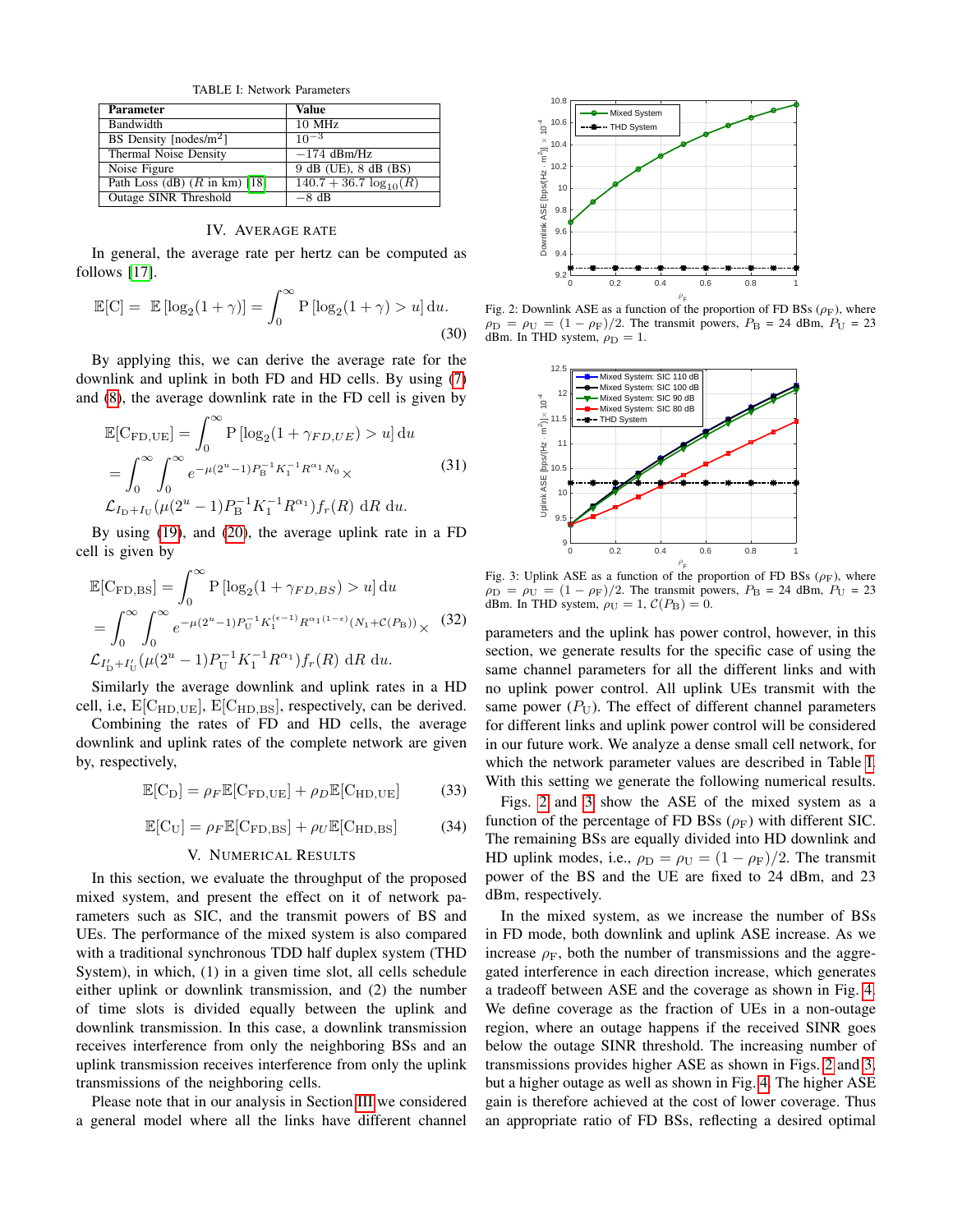<span id="page-5-0"></span>

Fig. 4: ASE vs. Coverage,  $P_B = 24$  dBm,  $P_U = 23$  dBm. For the mixed system, in the downlink, given the coverage of FD cells  $\theta_{\text{FD,DL}}$  and of the HD cells  $\theta_{\text{HD,DL}}$ , the overall downlink coverage of the mixed system is computed as  $(\rho_F \theta_{\text{FD,DL}} + \rho_D \theta_{\text{HD,DL}})/(\rho_F + \rho_D)$ ; similarly, the uplink coverage is obtained as  $(\rho_F \theta_{FD, UL} + \rho_U \theta_{HD, UL})/(\rho_F + \rho_U)$ .

tradeoff between these two conflicting objectives, should be enabled in the network.

As shown in Fig. [2,](#page-4-1) the throughput of the downlink direction is not affected by the SIC, because self-interference is received only in the uplink transmission. In the uplink direction, as shown in Fig. [3,](#page-4-2) the gain of the mixed system increases as SIC improves. It can also noted that there is no improvement in the uplink performance after reducing SIC below 100 dB, because for this dense multi small cell network, after some point intercell interference starts dominating the total interference in the uplink direction.

Moreover, Fig. [3](#page-4-2) shows that in the uplink direction, the mixed system is superior to THD system when the percentage of BSs in FD mode is higher than 25%-45%, depending on the SIC value, which is not the case in the downlink direction. For lower values of  $\rho_F$ , in the mixed system most of the cells are in HD mode, similar to the THD system. However, in the mixed system the uplink transmission receives BS-to-BS interference from the cells, which are in HD downlink mode. This interference is generally stronger than the UE-to-BS interference, which decreases the throughput of the mixed uplink system compared to the uplink of THD system, where only UE-to-BS interference exists. However, in the downlink case, UE-to-UE interference is generally weaker than the BS-to-UE interference, which consequently leads to higher throughput in the mixed system even for lower values of  $\rho_F$ .

Figs. [5](#page-5-1) and [6](#page-5-2) show the impact of the transmit power of BS  $(P_B)$  and UE  $(P_U)$  on the downlink and uplink ASE. In the THD system, downlink performance depends only on  $P_{\rm B}$ because the downlink transmission receives interference only from the neighboring downlink transmissions. Similarly, the uplink performance depends only on  $P_U$ . In the THD system, changing the transmit power does not show much variation in any direction. This is because due to the high density of the BSs, it is an interference limited regime, and changing the transmit power in any direction also proportionately changes the interference, so the SINR does not vary much.

In the mixed system, both downlink and uplink performance depend on the transmit powers of both BS and UE. For the downlink case, as shown in Fig. [5,](#page-5-1) as we reduce the uplink

<span id="page-5-1"></span>

<span id="page-5-2"></span>Fig. 5: Downlink ASE as a function of the proportion of FD BSs ( $\rho$ F) and with different BS and UE transmit powers  $(P_B, P_U)$ . The other parameters: SIC = 110 dB,  $\rho_D = \rho_U = (1 - \rho_F)/2$ , for THD system,  $\rho_D = 1$ . Note that all three THD plots overlap completely.



Fig. 6: Uplink ASE as a function of the proportion of FD BSs ( $\rho_F$ ) and with different BS and UE transmit powers  $(P_B, P_U)$ . The other parameters: SIC = 110 dB,  $\rho_D = \rho_U = (1 - \rho_F)/2$ , for THD system,  $\rho_U = 1$ ,  $C(P_B) = 0$ . Note that all three THD plots overlap completely.

transmit power, it reduces the UE-to-UE interference, which improves the downlink throughput. The highest downlink gain in all the computed set of transmit powers is achieved when the difference between the downlink and uplink transmit power is maximum, which is the case with  $P_{\rm B} = 24$  dBm, and  $P_{\rm U}$ = 10 dBm in Fig. [5.](#page-5-1) By contrast, in the mixed uplink case, as shown in Fig. [6,](#page-5-2) the uplink gain improves as the difference between the downlink power and uplink power decreases. For example, in Fig. [6,](#page-5-2) the highest uplink gain is achieved when the  $P_{\rm B}$  is at the same level as  $P_{\rm U}$ .

Fig. [7](#page-6-16) shows the tradeoff between ASE and coverage for a different set of transmit powers in downlink and uplink. The case of  $P_{\rm B}$  = 24 dBm, and  $P_{\rm U}$  = 10 dBm provides the highest downlink coverage and downlink ASE but the worst uplink coverage and uplink ASE. These results show the need of an appropriate selection of transmit powers for joint performance gain in the mixed system. In general, to achieve the maximum joint uplink and downlink gain, both uplink and downlink powers should be optimized considering downlink and uplink UEs, as well as a pool of parameters, such as the BS-to-BS, BS-to-UE and UE-to-UE channels, SIC, etc. [\[8\]](#page-6-4). In this paper, where we derive average analytical performance using fixed power allocation for all UEs, having similar transmit powers for BS and UE provides a fair performance to both uplink and downlink, while having unbalanced transmit powers benefits one direction at the cost of the other direction which may